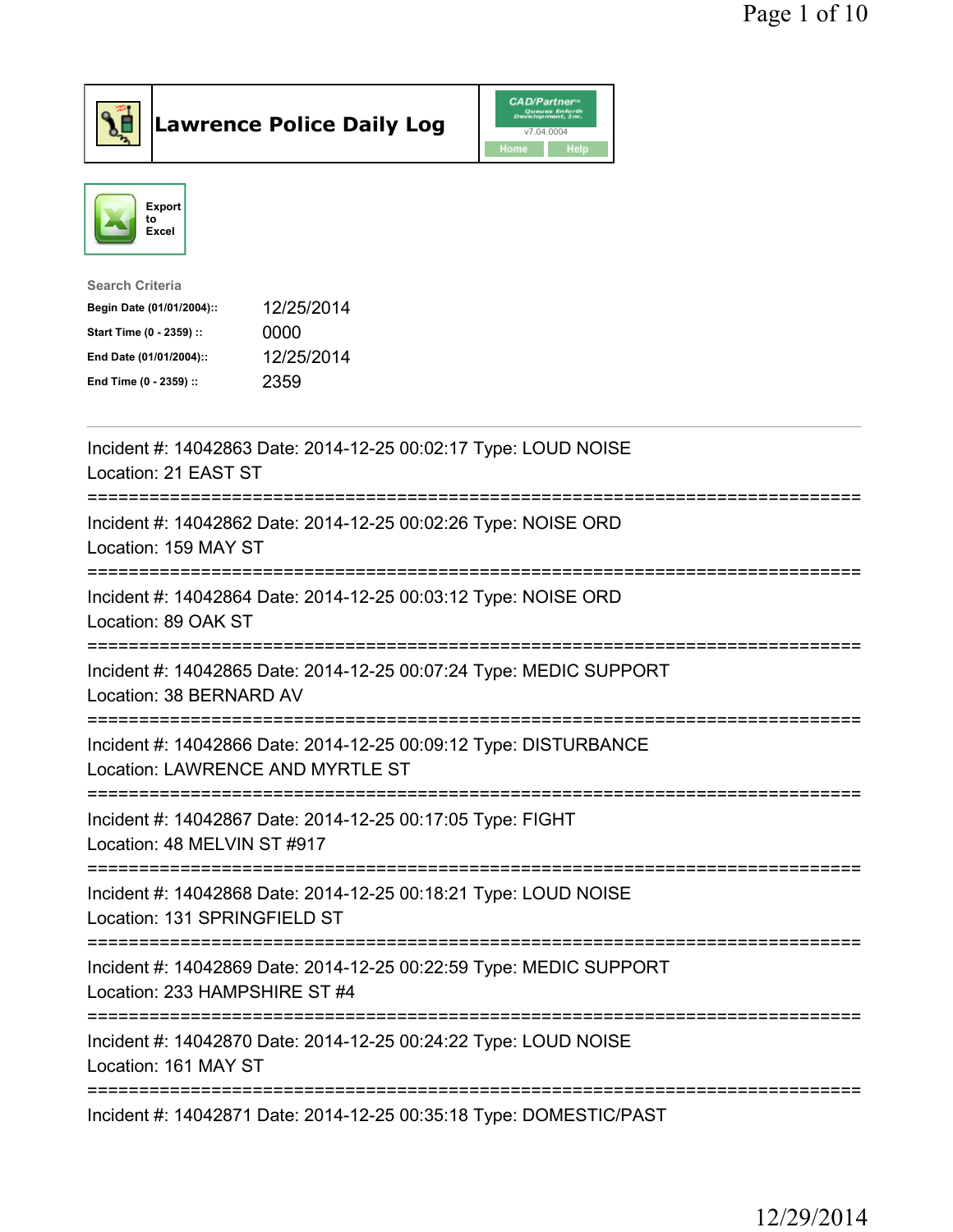Location: 46 CHELMSFORD ST FL 2 =========================================================================== Incident #: 14042872 Date: 2014-12-25 00:40:11 Type: ROBBERY ARMED Location: TONY'S LIQUORS / 113 NEWBURY ST =========================================================================== Incident #: 14042873 Date: 2014-12-25 00:46:48 Type: NOISE ORD Location: 55 WESLEY ST =========================================================================== Incident #: 14042874 Date: 2014-12-25 01:04:53 Type: A&B D/W PAST Location: BROADWAY & LOWELL ST =========================================================================== Incident #: 14042875 Date: 2014-12-25 01:05:44 Type: ALARMS Location: 370 BROADWAY =========================================================================== Incident #: 14042876 Date: 2014-12-25 01:05:52 Type: CARJACKING Location: 360 BROADWAY =========================================================================== Incident #: 14042877 Date: 2014-12-25 01:09:45 Type: FIGHT Location: 27 ORCHARD ST FL 3 =========================================================================== Incident #: 14042878 Date: 2014-12-25 01:12:34 Type: UNWANTEDGUEST Location: 7-11 / 703 HAVERHILL ST =========================================================================== Incident #: 14042879 Date: 2014-12-25 01:27:25 Type: DOMESTIC/PROG Location: 30 EUTAW ST FL 1 =========================================================================== Incident #: 14042880 Date: 2014-12-25 01:37:18 Type: A&B PROG Location: 27 SUMMIT AV #4 =========================================================================== Incident #: 14042881 Date: 2014-12-25 01:40:44 Type: DOMESTIC/PROG Location: 28 SPRINGFIELD ST FL 2 =========================================================================== Incident #: 14042882 Date: 2014-12-25 01:42:18 Type: DISTURBANCE Location: MANCHESTER ST AND MAY =========================================================================== Incident #: 14042883 Date: 2014-12-25 01:58:24 Type: A&B D/W PAST Location: CONSTANZA MARKET / 271 LAWRENCE ST =========================================================================== Incident #: 14042884 Date: 2014-12-25 02:00:51 Type: HIT & RUN M/V Location: ESSEX ST & GREENWOOD ST =========================================================================== Incident #: 14042885 Date: 2014-12-25 02:08:55 Type: ABAND MV Location: 70 EUTAW ST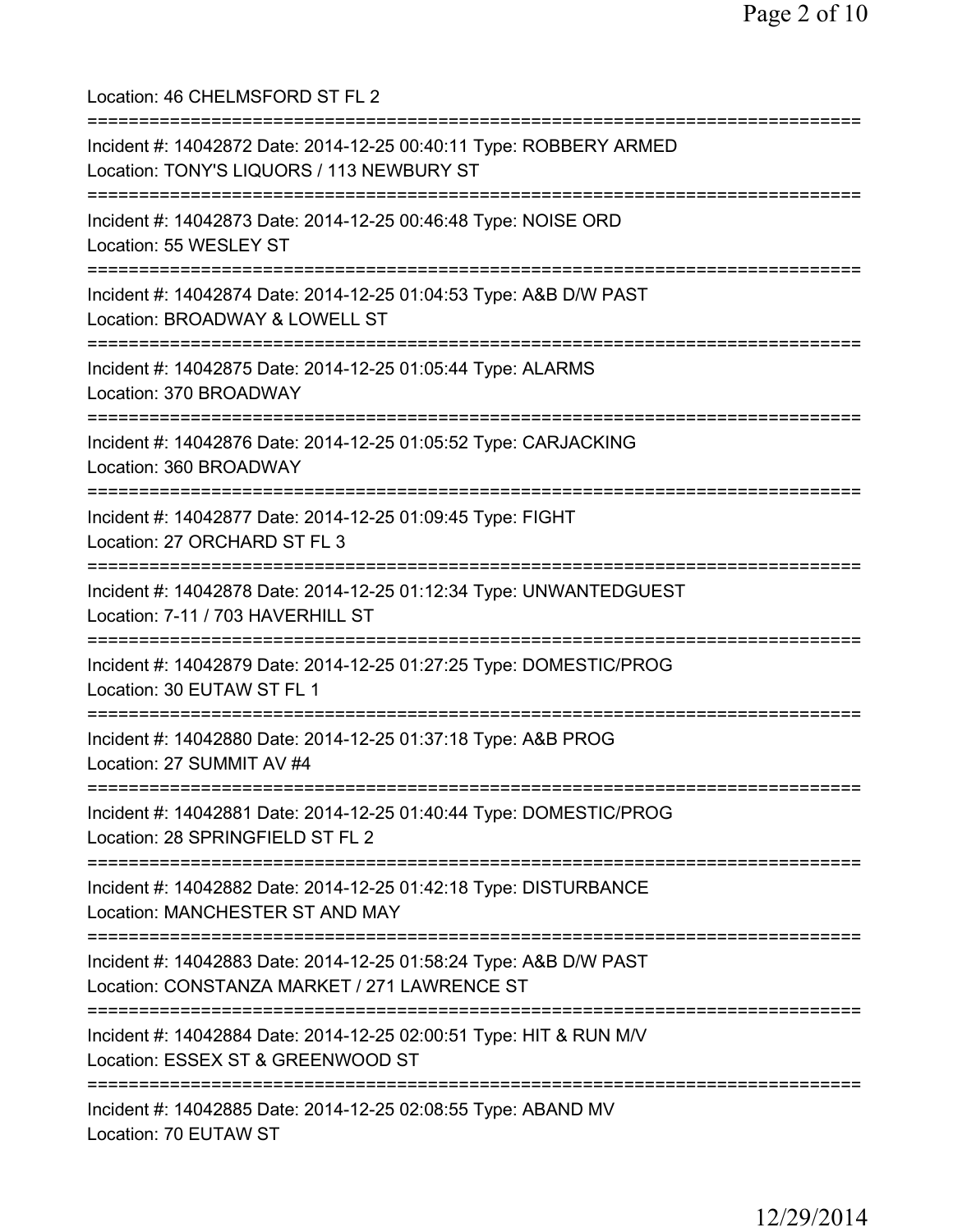| ========================                                                                                                                |
|-----------------------------------------------------------------------------------------------------------------------------------------|
| Incident #: 14042886 Date: 2014-12-25 02:11:11 Type: DK (DRUNK)<br>Location: 228 BROADWAY                                               |
| Incident #: 14042887 Date: 2014-12-25 02:26:39 Type: NOISE ORD<br>Location: 86 OSGOOD ST #REAR                                          |
| Incident #: 14042888 Date: 2014-12-25 02:32:13 Type: UNWANTEDGUEST<br>Location: 31 MANCHESTER ST FL 2 REAR<br>========================= |
| Incident #: 14042889 Date: 2014-12-25 02:33:27 Type: NOISE ORD<br>Location: 64 MANCHESTER ST FL 3                                       |
| Incident #: 14042890 Date: 2014-12-25 02:38:26 Type: ALARMS<br>Location: 200 COMMON ST                                                  |
| Incident #: 14042891 Date: 2014-12-25 02:43:25 Type: FIGHT<br>Location: 65 PARK ST                                                      |
| Incident #: 14042892 Date: 2014-12-25 02:45:36 Type: MV/BLOCKING<br>Location: 17 EUTAW ST                                               |
| Incident #: 14042893 Date: 2014-12-25 02:51:16 Type: NOISE ORD<br>Location: 531 HAVERHILL ST FL 2                                       |
| Incident #: 14042894 Date: 2014-12-25 02:51:17 Type: M/V STOP<br>Location: HAVERHILL ST AND NEWBURY ST                                  |
| Incident #: 14042895 Date: 2014-12-25 02:58:02 Type: SUS PERS/MV<br>Location: 48 MELVIN ST                                              |
| Incident #: 14042896 Date: 2014-12-25 03:24:24 Type: NOISE ORD<br>Location: 114 WALNUT ST FL 1                                          |
| Incident #: 14042897 Date: 2014-12-25 03:27:18 Type: UNWANTEDGUEST<br>Location: 22 SMITH ST FL 2                                        |
| Incident #: 14042898 Date: 2014-12-25 03:29:58 Type: NOISE ORD<br>Location: 64 MANCHESTER ST                                            |
| Incident #: 14042899 Date: 2014-12-25 03:32:08 Type: DISTURBANCE<br>Location: 5 LOWELL TER                                              |
|                                                                                                                                         |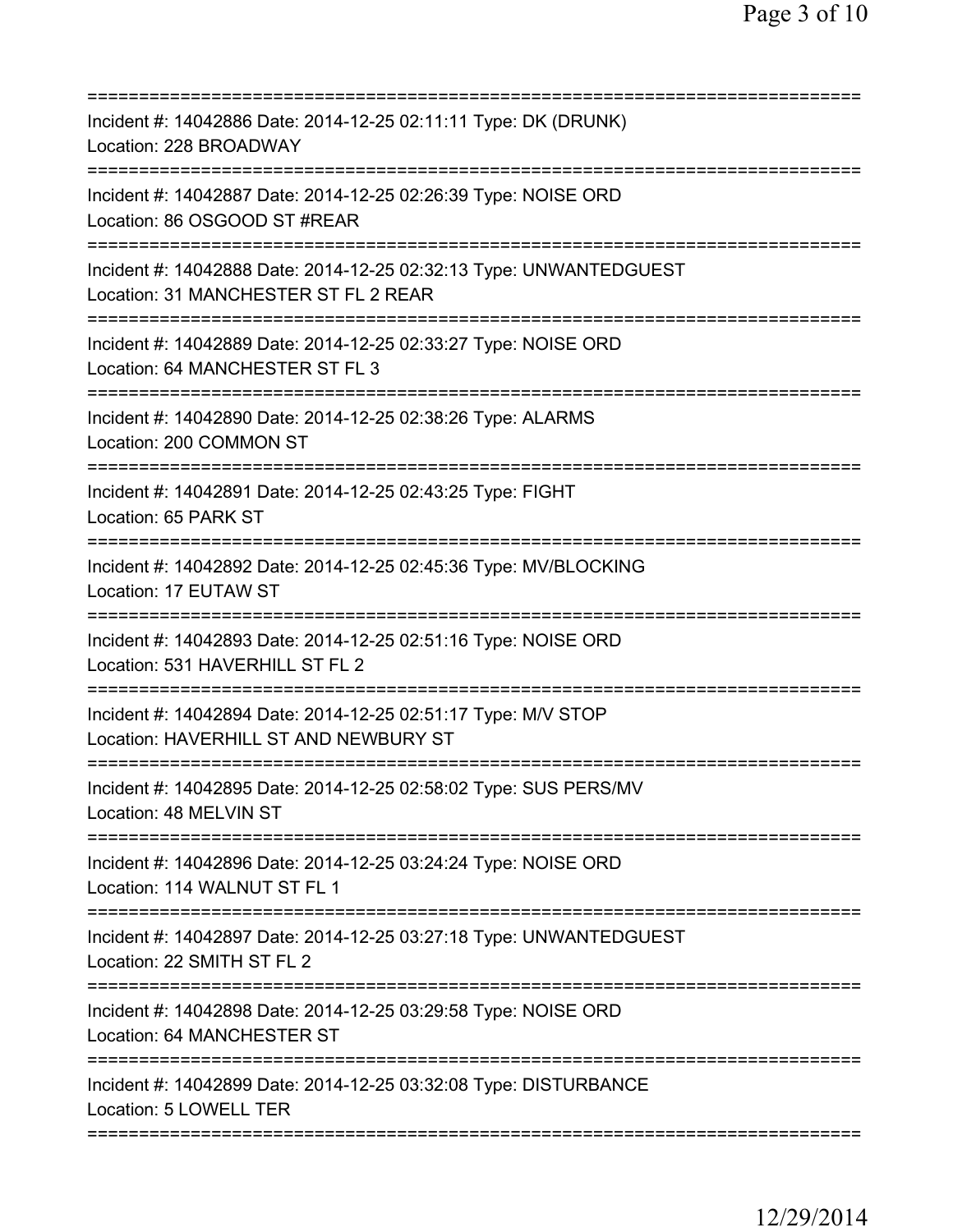| Incident #: 14042900 Date: 2014-12-25 03:38:17 Type: FIGHT<br>Location: FARNHAM ST & S UNION ST                      |
|----------------------------------------------------------------------------------------------------------------------|
| Incident #: 14042901 Date: 2014-12-25 03:48:55 Type: NOISE ORD<br>Location: 91 BENNINGTON ST FL 2                    |
| Incident #: 14042902 Date: 2014-12-25 04:04:56 Type: ROBBERY PAST<br>Location: WALK IN / HAMPSHIRE ST & HAVERHILL ST |
| Incident #: 14042903 Date: 2014-12-25 04:17:03 Type: NOISE ORD<br>Location: 441 RIVERSIDE DR FL 2                    |
| Incident #: 14042904 Date: 2014-12-25 04:23:53 Type: A&B D/W PAST<br>Location: 1 GENERAL ST                          |
| Incident #: 14042905 Date: 2014-12-25 04:36:25 Type: CK WELL BEING<br>Location: 47 BERKELEY ST                       |
| Incident #: 14042906 Date: 2014-12-25 04:39:29 Type: CK WELL BEING<br>Location: 34 BOWDOIN ST FL 1                   |
| Incident #: 14042907 Date: 2014-12-25 04:41:02 Type: B&E/MV/PROG<br>Location: 10 CUSTER ST                           |
| Incident #: 14042908 Date: 2014-12-25 04:50:23 Type: UNWANTEDGUEST<br>Location: 6 COOLIDGE ST FL 2                   |
| Incident #: 14042909 Date: 2014-12-25 05:51:47 Type: LOUD NOISE<br>Location: 7 BRADFORD ST FL 3                      |
| Incident #: 14042910 Date: 2014-12-25 05:56:13 Type: FIGHT<br>Location: 30 JEFFERSON ST                              |
| Incident #: 14042911 Date: 2014-12-25 06:07:51 Type: SUS PERS/MV<br>Location: 136 MELVIN ST                          |
| Incident #: 14042912 Date: 2014-12-25 06:23:33 Type: DISTURBANCE<br>Location: 188 BOXFORD ST FL 2                    |
| Incident #: 14042913 Date: 2014-12-25 06:32:19 Type: UNWANTEDGUEST<br>Location: 14 MARGIN ST FL 1                    |
| Incident #: 14042914 Date: 2014-12-25 07:02:11 Type: UNWANTEDGUEST                                                   |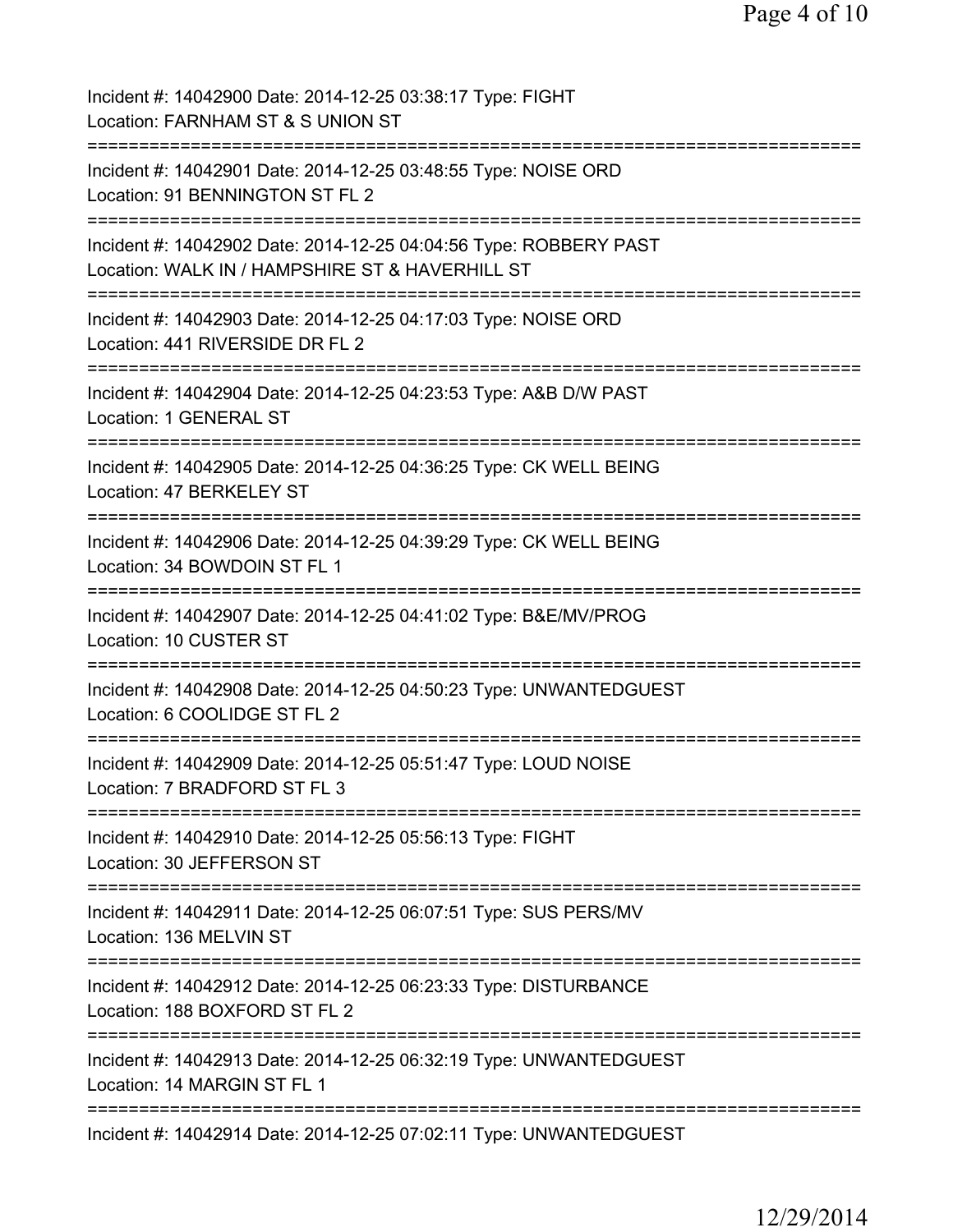| Location: 14 MAGINNIS AV                                                                                                                                     |
|--------------------------------------------------------------------------------------------------------------------------------------------------------------|
| Incident #: 14042915 Date: 2014-12-25 07:18:32 Type: E911 HANGUP<br>Location: 329 HIGH ST FL 1                                                               |
| Incident #: 14042916 Date: 2014-12-25 07:18:44 Type: DISORDERLY<br>Location: GROUP HOME / 320 HIGH ST                                                        |
| Incident #: 14042917 Date: 2014-12-25 07:20:45 Type: ASSSIT AMBULANC<br>Location: 17 WOODLAND ST FL 3                                                        |
| Incident #: 14042918 Date: 2014-12-25 07:23:14 Type: LOUD NOISE<br>Location: 176 HIGH ST #2                                                                  |
| Incident #: 14042919 Date: 2014-12-25 08:23:45 Type: AUTO ACC/UNK PI<br>Location: 304 LOWELL ST                                                              |
| Incident #: 14042920 Date: 2014-12-25 09:17:39 Type: MAN DOWN<br>Location: LAWRENCE BOYS + GIRLS CLUB / 136 WATER ST<br>==================================== |
| Incident #: 14042921 Date: 2014-12-25 09:39:32 Type: RECOV/STOL/MV<br><b>Location: 9 ALLYN TER</b>                                                           |
| Incident #: 14042922 Date: 2014-12-25 09:41:25 Type: NOISE ORD<br>Location: 217 E HAVERHILL ST FL 2<br>=============================                         |
| Incident #: 14042923 Date: 2014-12-25 09:53:48 Type: ALARM/BURG<br>Location: CVS / 266 BROADWAY                                                              |
| Incident #: 14042924 Date: 2014-12-25 10:04:54 Type: STOL/MV/PR<br>Location: 79 EVERETT ST                                                                   |
| ======================================<br>Incident #: 14042925 Date: 2014-12-25 10:46:21 Type: STOL/MV/PAS<br>Location: 30 SARATOGA ST                       |
| -------------------------------------<br>Incident #: 14042926 Date: 2014-12-25 11:16:43 Type: LARCENY/PAST<br>Location: 83 WATER ST                          |
| Incident #: 14042927 Date: 2014-12-25 11:34:56 Type: DOMESTIC/PAST<br>Location: 20 DEBBIE LN                                                                 |
| Incident #: 14042928 Date: 2014-12-25 11:45:55 Type: M/V STOP<br>Location: 1 SARATOGA ST                                                                     |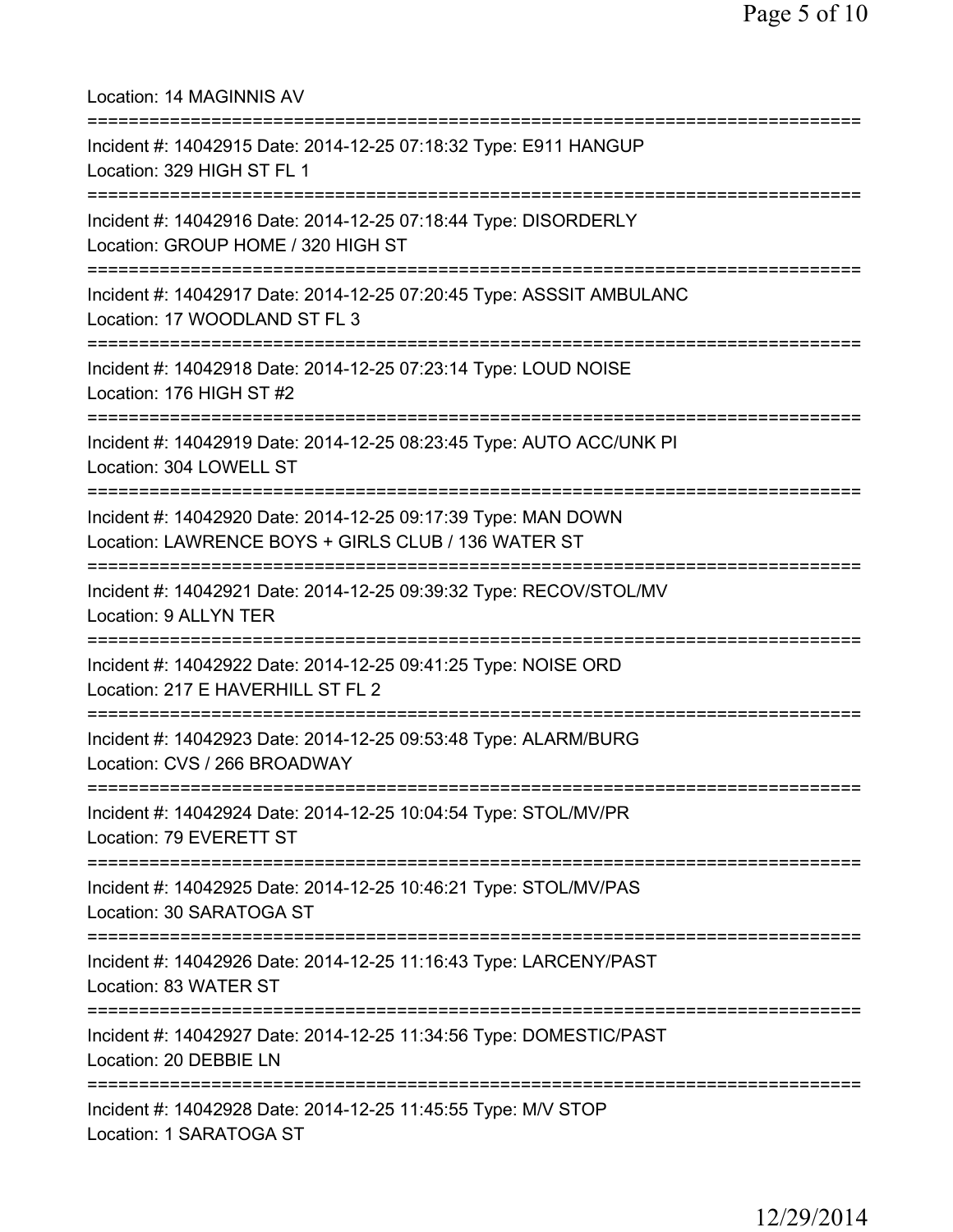| Incident #: 14042929 Date: 2014-12-25 11:52:34 Type: MEDIC SUPPORT<br>Location: 103 EVERETT ST                     |
|--------------------------------------------------------------------------------------------------------------------|
| Incident #: 14042930 Date: 2014-12-25 13:02:57 Type: SUS PERS/MV<br>Location: 70 BERKELEY ST                       |
| Incident #: 14042931 Date: 2014-12-25 13:08:21 Type: ANIMAL COMPL<br>Location: 81 E HAVERHILL ST                   |
| Incident #: 14042932 Date: 2014-12-25 13:15:57 Type: GENERAL SERV<br>Location: 4 BENNINGTON ST                     |
| Incident #: 14042933 Date: 2014-12-25 13:30:08 Type: MEDIC SUPPORT<br>Location: 435 BROADWAY                       |
| Incident #: 14042934 Date: 2014-12-25 13:44:12 Type: KEEP PEACE<br>Location: 36 ATKINSON ST                        |
| Incident #: 14042935 Date: 2014-12-25 13:50:41 Type: GENERAL SERV<br>Location: 39 KNOX ST #REAR                    |
| Incident #: 14042936 Date: 2014-12-25 15:24:44 Type: SUS PERS/MV<br>Location: 14 SUMMIT AV<br>==================== |
| Incident #: 14042937 Date: 2014-12-25 15:26:23 Type: DEATH SUDDEN<br>Location: 169 HAVERHILL ST #1                 |
| Incident #: 14042938 Date: 2014-12-25 15:27:49 Type: DOMESTIC/PROG<br>Location: 22 HOLLY ST                        |
| Incident #: 14042939 Date: 2014-12-25 15:48:20 Type: SUS PERS/MV<br>Location: MORTON ST & LOWELL ST                |
| Incident #: 14042941 Date: 2014-12-25 15:48:50 Type: UNKNOWN PROB<br>Location: 47 S BOWDOIN ST FL 1                |
| Incident #: 14042940 Date: 2014-12-25 15:50:10 Type: M/V STOP<br>Location: 129 LOWELL ST                           |
| Incident #: 14042942 Date: 2014-12-25 15:56:57 Type: LARCENY/ATTMEPT<br>Location: LAWRENCE ST & SARATOGA ST        |
|                                                                                                                    |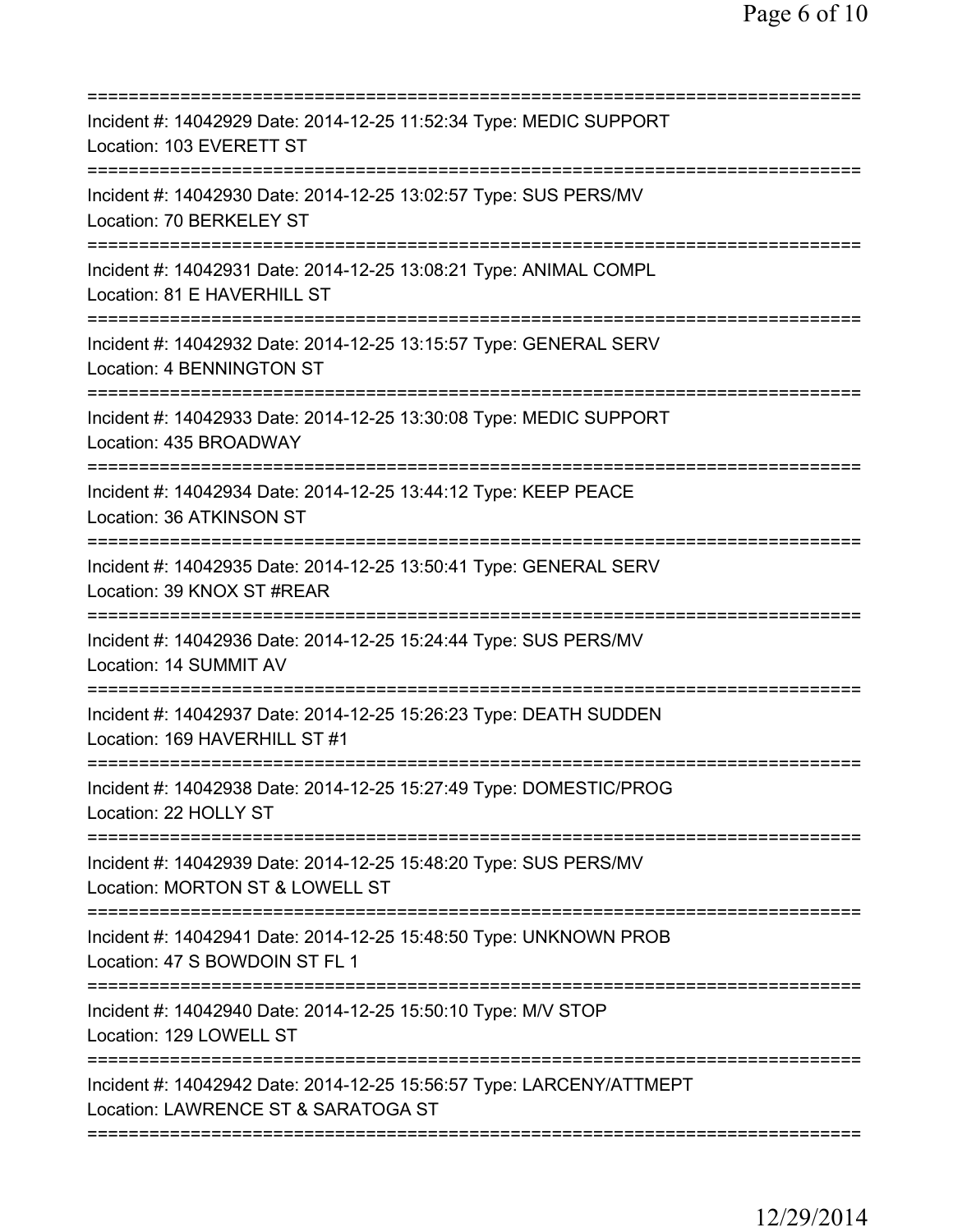Page 7 of 10

| Incident #: 14042943 Date: 2014-12-25 16:09:31 Type: DOMESTIC/PROG<br>Location: 129 WATER ST FL 1                                                                                  |
|------------------------------------------------------------------------------------------------------------------------------------------------------------------------------------|
| Incident #: 14042944 Date: 2014-12-25 16:11:03 Type: SUICIDE ATTEMPT<br>Location: 77 WARREN ST                                                                                     |
| Incident #: 14042945 Date: 2014-12-25 16:18:01 Type: ALARM/BURG<br>Location: PARTHUM / 258 E HAVERHILL ST                                                                          |
| Incident #: 14042946 Date: 2014-12-25 16:30:05 Type: TOW OF M/V<br>Location: 250 CANAL ST                                                                                          |
| Incident #: 14042947 Date: 2014-12-25 16:39:49 Type: DISTURBANCE<br>Location: GLENN ST & SHEPARD ST                                                                                |
| Incident #: 14042948 Date: 2014-12-25 16:57:01 Type: M/V STOP<br>Location: 381 LOWELL ST                                                                                           |
| Incident #: 14042949 Date: 2014-12-25 17:15:02 Type: HIT & RUN M/V<br>Location: 6 PARK ST FL 2                                                                                     |
| Incident #: 14042950 Date: 2014-12-25 18:13:05 Type: ALARM/BURG<br>Location: ARLINGTON SCHOOL / 150 ARLINGTON ST                                                                   |
| ===================================<br>Incident #: 14042951 Date: 2014-12-25 18:15:48 Type: SPECIAL CHECK<br>Location: 47 S BOWDOIN ST                                             |
| Incident #: 14042953 Date: 2014-12-25 18:35:34 Type: SUS PERS/MV<br>Location: SEVEN ELEVEN / 370 BROADWAY                                                                          |
| Incident #: 14042952 Date: 2014-12-25 18:36:20 Type: M/V STOP<br>Location: COMMON ST & NEWBURY ST                                                                                  |
| Incident #: 14042954 Date: 2014-12-25 18:40:24 Type: NOISE ORD<br>Location: 455 MARKET ST FL 3                                                                                     |
| ==================<br>==============================<br>=======================<br>Incident #: 14042955 Date: 2014-12-25 19:05:41 Type: SPECIAL CHECK<br>Location: 47 S BOWDOIN ST |
| Incident #: 14042956 Date: 2014-12-25 19:09:23 Type: DISORDERLY<br>Location: 317 PARK ST                                                                                           |
| Incident #: 14042957 Date: 2014-12-25 19:15:52 Type: LOST PROPERTY                                                                                                                 |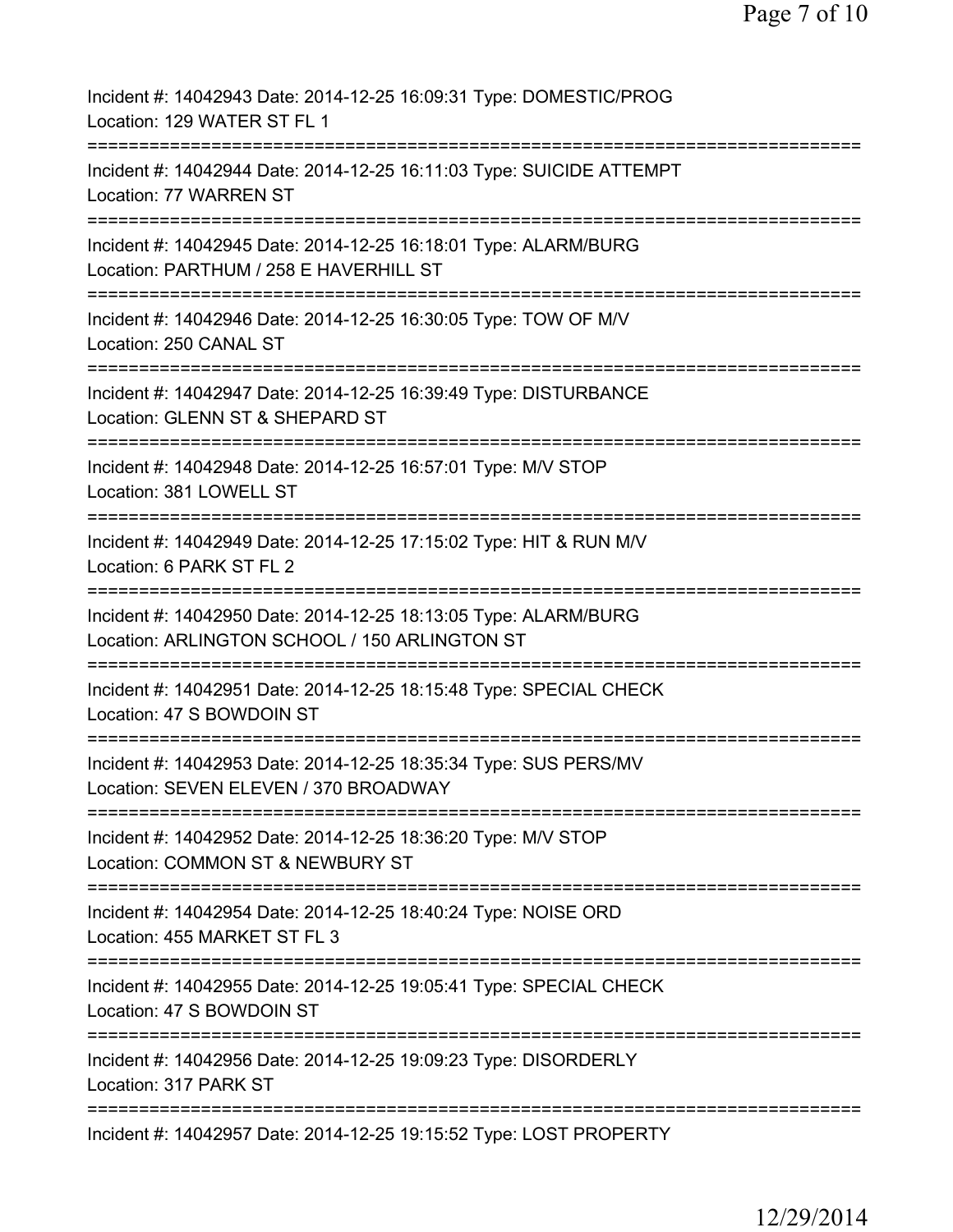Location: 391 CHESTNUT ST =========================================================================== Incident #: 14042958 Date: 2014-12-25 19:23:21 Type: LOCKOUT Location: 100 MARSTON ST FL 1 =========================================================================== Incident #: 14042959 Date: 2014-12-25 19:40:27 Type: TRANSPORT Location: 47 S BOWDOIN ST =========================================================================== Incident #: 14042960 Date: 2014-12-25 19:58:23 Type: ALARM/BURG Location: ARLINGTON SCHOOL / 150 ARLINGTON ST =========================================================================== Incident #: 14042961 Date: 2014-12-25 20:00:38 Type: ALARM/BURG Location: RESD; ROMANO BRUNO 9786881935 / 25 BROMFIELD ST =========================================================================== Incident #: 14042962 Date: 2014-12-25 20:13:04 Type: SUS PERS/MV Location: MARKET ST & PARKER ST =========================================================================== Incident #: 14042963 Date: 2014-12-25 20:43:29 Type: M/V STOP Location: GOLDEN HOUSE / 129 S BROADWAY =========================================================================== Incident #: 14042964 Date: 2014-12-25 20:51:04 Type: ALARM/BURG Location: PAPPY'S GROCERY / 205 S UNION ST =========================================================================== Incident #: 14042965 Date: 2014-12-25 21:15:05 Type: M/V STOP Location: 623 ESSEX ST =========================================================================== Incident #: 14042966 Date: 2014-12-25 21:20:44 Type: MV/BLOCKING Location: 18 NESMITH ST =========================================================================== Incident #: 14042968 Date: 2014-12-25 21:28:20 Type: DISORDERLY Location: ABBOTT ST =========================================================================== Incident #: 14042967 Date: 2014-12-25 21:28:54 Type: M/V STOP Location: BOXFORD ST & WINTHROP AV =========================================================================== Incident #: 14042969 Date: 2014-12-25 21:37:52 Type: SUICIDE ATTEMPT Location: MERRIMACK ST & S UNION ST =========================================================================== Incident #: 14042970 Date: 2014-12-25 21:39:02 Type: DOMESTIC/PROG Location: 35 CHICKERING RD =========================================================================== Incident #: 14042971 Date: 2014-12-25 22:01:10 Type: UNWANTEDGUEST Location: 27 ORCHARD ST FL 1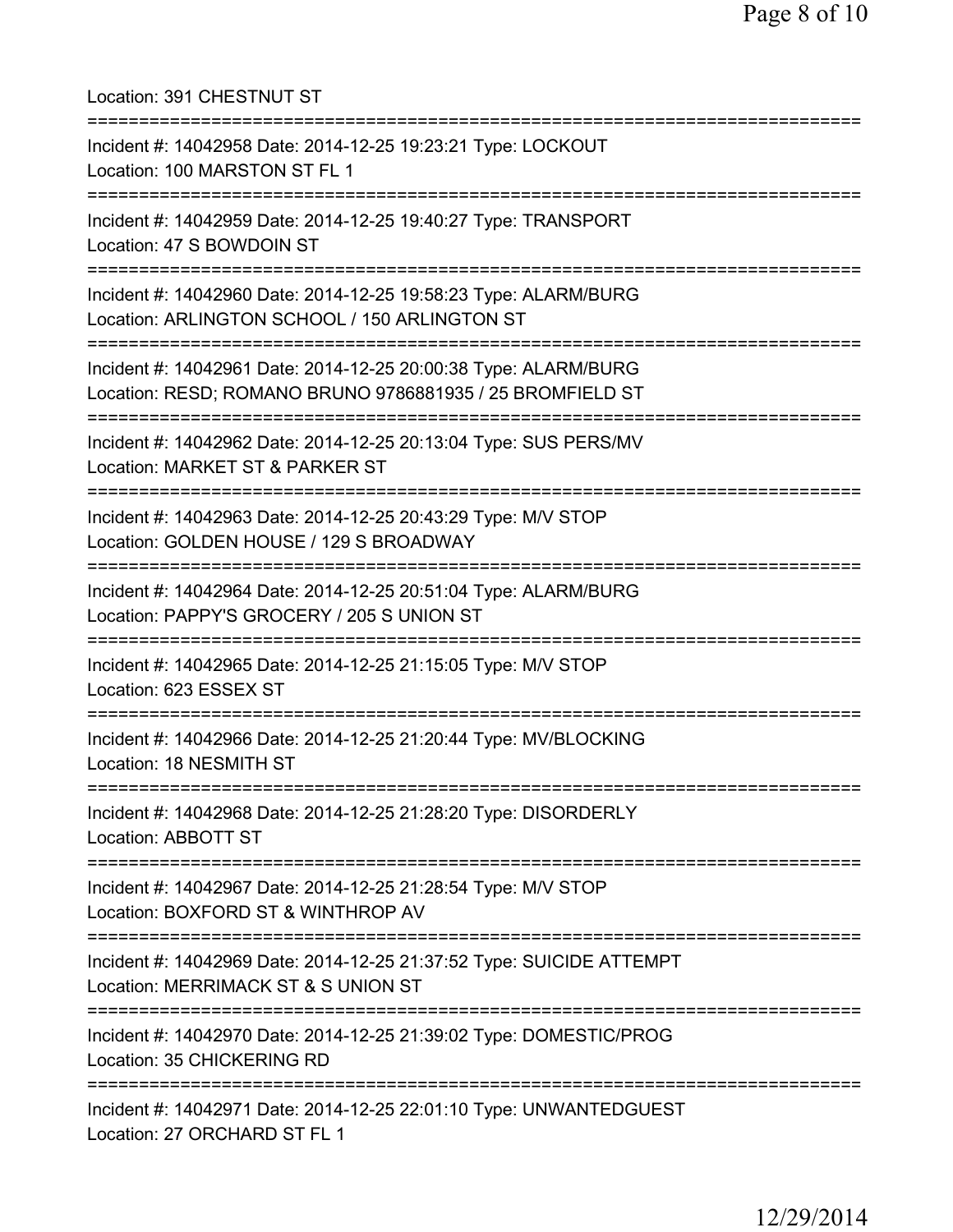| ========================                                                                                    |
|-------------------------------------------------------------------------------------------------------------|
| Incident #: 14042972 Date: 2014-12-25 22:09:52 Type: ALARM/BURG<br>Location: CVS / 266 BROADWAY             |
| Incident #: 14042973 Date: 2014-12-25 22:14:33 Type: M/V STOP<br>Location: BROADWAY & ESSEX ST              |
| Incident #: 14042974 Date: 2014-12-25 22:24:10 Type: MV/BLOCKING<br>Location: 25 BOXFORD ST                 |
| Incident #: 14042975 Date: 2014-12-25 22:25:10 Type: CK WELL BEING<br>Location: 14 MASON ST                 |
| Incident #: 14042976 Date: 2014-12-25 22:40:05 Type: B&E/PAST<br>Location: 139 FOSTER ST FL 3               |
| Incident #: 14042977 Date: 2014-12-25 22:43:30 Type: M/V STOP<br>Location: APPLETON ST & ESSEX ST           |
| Incident #: 14042978 Date: 2014-12-25 22:48:13 Type: UNKNOWN PROB<br>Location: 29 ORCHARD ST                |
| Incident #: 14042979 Date: 2014-12-25 22:49:10 Type: MAL DAMAGE<br>Location: 51 TEWKSBURY ST                |
| Incident #: 14042980 Date: 2014-12-25 22:56:32 Type: DISTURBANCE<br>Location: PATTON ST & CHICKERING ST     |
| Incident #: 14042981 Date: 2014-12-25 23:03:57 Type: ALARM/BURG<br>Location: PAPIS GROCERY / 205 S UNION ST |
| Incident #: 14042982 Date: 2014-12-25 23:04:19 Type: SPECIAL CHECK<br>Location: CVS PHARMACY / 266 BROADWAY |
| Incident #: 14042983 Date: 2014-12-25 23:22:05 Type: NOTIFICATION<br>Location: 48 UNION ST                  |
| Incident #: 14042984 Date: 2014-12-25 23:34:04 Type: ROBBERY UNARM<br>Location: COMMON ST & FRANKLIN ST     |
| Incident #: 14042985 Date: 2014-12-25 23:48:21 Type: DISTURBANCE<br>Location: 77 MAY ST                     |
|                                                                                                             |